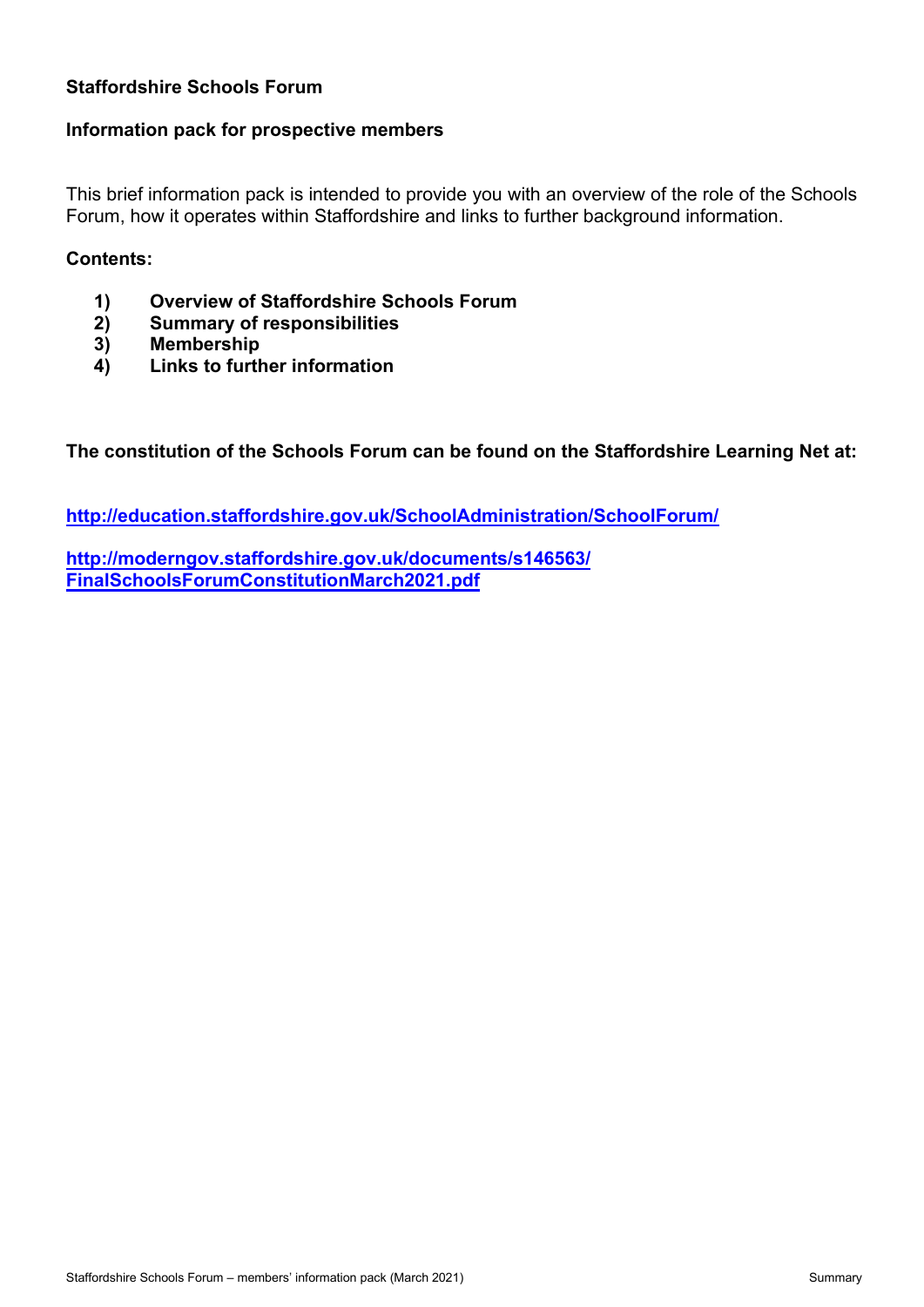### **Section 1 – Overview of the Staffordshire Schools Forum**

Every local authority is required to maintain a Schools Forum to represent the views of its schools on a range of issues. The majority of the business of the Forum relates to funding and other arrangements for schools, early years and 14-19 education. The Forum has a number of decision making and consultative roles which are broadly set out in Section 2.

Staffordshire's Schools Forum has 31 members, with 22 schools' members and 9 non-schools members. In addition there are a number of official observers including elected members, and a number of local authority officers who support the business of the Forum. The structure of membership was changed during 2012 to ensure all different types of school were present in the membership, given the different effects the funding reforms had on different types of school. Section 3 includes a list of members and who they represent.

The Forum meets four times per year, depending on the workload. The meetings are usually held in Stafford during an afternoon. Agendas and papers are emailed and posted to members and are available on the Schools Forum website a week before each meeting.

Schools are provided with the details of their representative on the Schools Forum.

The governance and procedures of the Forum are set out in the Constitution, some of which is determined by regulations issued by Government. The Constitution for Staffordshire's Schools Forum can be found at

<http://moderngov.staffordshire.gov.uk/mgCommitteeDetails.aspx?ID=510>

A large part of the business of the Forum relates to the Schools Budget, a broad outline of which is described below.

## **Schools Budget**

The Schools Budget is defined through regulations issued by Government each year and covers both funding allocated to individual schools and funding retained by the local authority to pay for certain functions and activities permitted through the regulations. The majority of these are items of expenditure on behalf of schools which are not paid for out of their own budgets – for instance maternity pay costs and premises insurances. In addition the central Schools Budget funds payments to private, voluntary and independent (PVI) sector providers of early years education (formerly referred to as Nursery Education Grant). Each year the local authority prepares a Section 251 budget statement which sets out its planned expenditure from the Schools Budget and this is submitted to DfE and published on the website (see Section 4 for links). There is also a Section 251 Outturn Statement that records actual spending at the end of each financial year.

Since 2013-14 the structure and funding framework for the Schools Budget has changed significantly as a result of the Government's school funding reforms. The Schools Forum has additional responsibilities including making some decisions on behalf of all schools over those costs that are funded centrally on behalf of schools and those that are delegated for schools to meet individually. Overall the funding for the former Schools Budget is called the Dedicated Schools Grant (DSG). The DSG funds the central expenditure for schools, early years, high needs and the amounts allocated to individual schools (Individual Schools Budgets – ISB).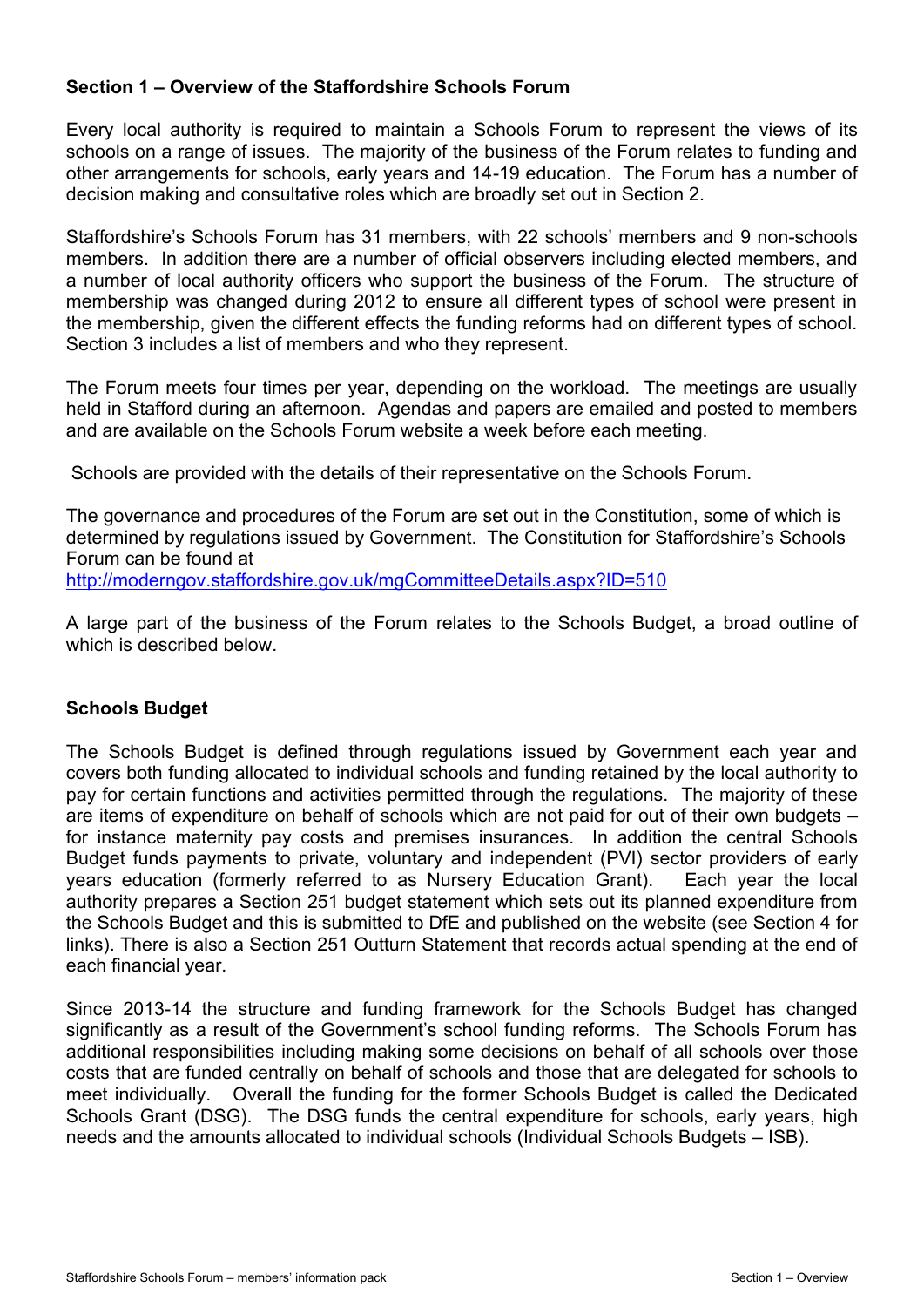As part of the funding reforms the Government introduced a number of restrictions which are nationally defined by the regulations but some of which can be varied locally in agreement with the Forum. The Forum plays a critical role in both the funding formula which determines the level of budget each school receives and what is funded centrally. The medium-term future is likely to bring further changes to school funding arrangements and the Schools Forum will be a key group in developing and implementing the changes in Staffordshire.

Future work of the Schools Forum will include:

- Making any necessary adjustments to the funding formula in response to any changes the government may choose to introduce
- work associated with the Government's commitment to introduce a fairer national funding formula.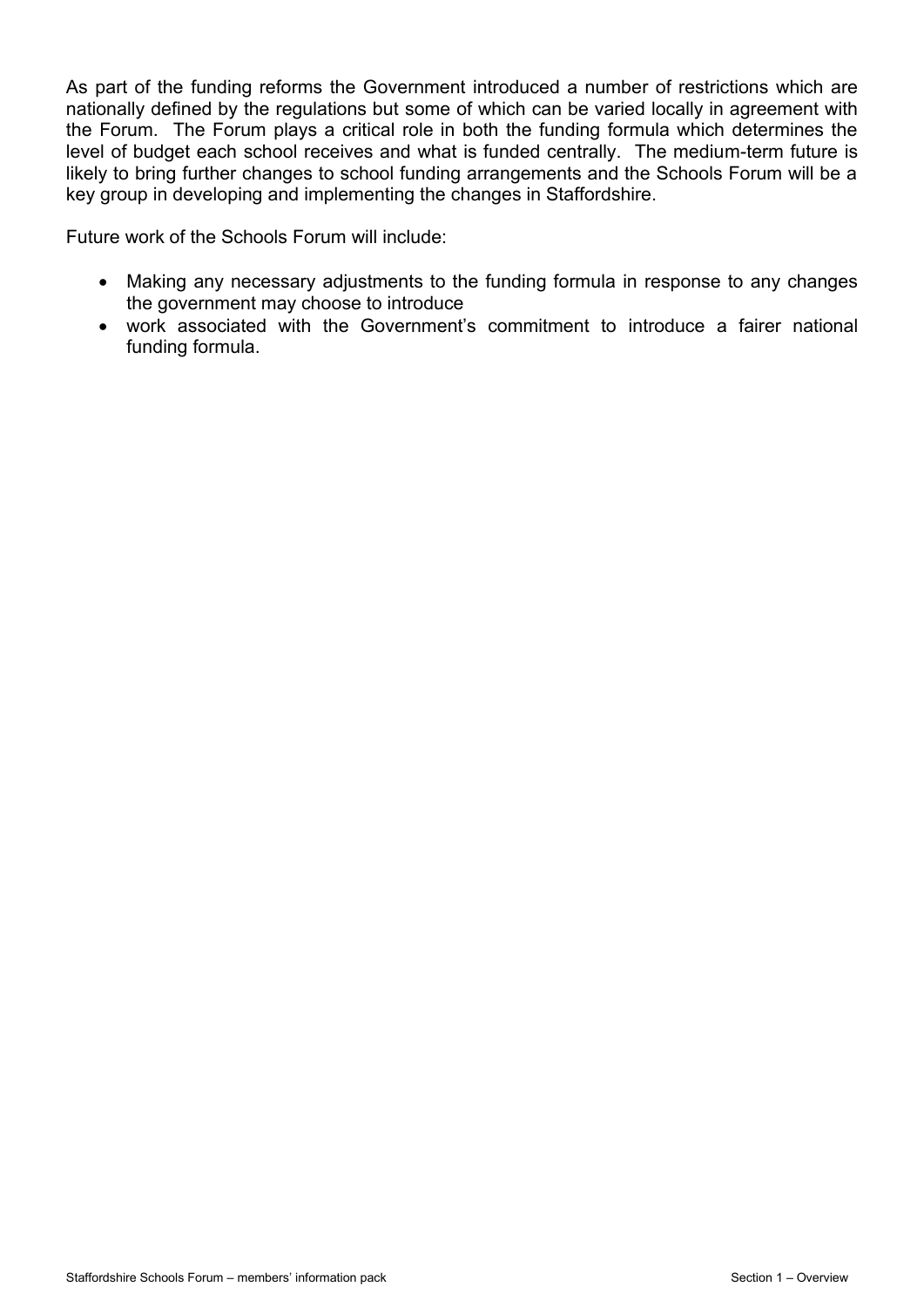# **Section 2 - Summary of Responsibilities**

The following table sets out the main areas of business for the Schools Forum, and indicates the Local Authority, Forum and DfE roles for each.

| <b>Function</b>                                                                                                                                                                                                                                                                                                                                                                                                                                       | <b>Local Authority</b>                                                                                  | <b>Schools Forum</b>                                                                                                                                                  | <b>DfE</b>                                                      |
|-------------------------------------------------------------------------------------------------------------------------------------------------------------------------------------------------------------------------------------------------------------------------------------------------------------------------------------------------------------------------------------------------------------------------------------------------------|---------------------------------------------------------------------------------------------------------|-----------------------------------------------------------------------------------------------------------------------------------------------------------------------|-----------------------------------------------------------------|
| Change to school funding formula                                                                                                                                                                                                                                                                                                                                                                                                                      | Proposes and decides                                                                                    | Must be consulted.                                                                                                                                                    | None                                                            |
| Contracts                                                                                                                                                                                                                                                                                                                                                                                                                                             | Propose prior to invitation<br>to tender, the terms of any<br>proposed contract                         | Gives a view                                                                                                                                                          | None                                                            |
| Financial Issues relating to:<br>arrangements for pupils with SEND;<br>$\bullet$<br>arrangements for use of PRU and<br>$\bullet$<br>EOTAS;<br>arrangements for early years provision;<br>$\bullet$<br>administrative arrangements for the<br>$\bullet$<br>allocation of central govt grants;                                                                                                                                                          | Consult annually                                                                                        | Gives a view and<br>informs the<br>governing bodies of<br>all consultations<br>carried out in lines 1,<br>2 & 3                                                       | None                                                            |
| De-delegation for mainstream schools for:<br>contingencies<br>$\bullet$<br>administration of free school meals<br>$\bullet$<br>insurance<br>$\bullet$<br>licences/subscriptions<br>٠<br>staff costs - supply cover<br>$\bullet$<br>for<br>ethnic<br>support<br>minority<br>$\bullet$<br>pupils/underachieving groups<br>behaviour support services<br>$\bullet$<br>library and museum services<br>$\bullet$<br>additional school improvement services | Proposes                                                                                                | <b>Maintained Primary</b><br>and secondary<br>school member<br>representatives will<br>decide for their<br>phase.                                                     | Will adjudicate<br>where Forum<br>does not agree<br>LA proposal |
| Central spend on:<br>funding for significant pre-16 pupil growth<br>equal pay back-pay<br>$\bullet$<br>places in independent schools for non-<br>SEN pupils<br>early years expenditure                                                                                                                                                                                                                                                                | Proposes                                                                                                | Decides                                                                                                                                                               | Adjudicates<br>where Forum<br>does not agree<br>LA proposal     |
| Central spend on:<br>admissions<br>$\bullet$<br>servicing of schools forum<br>$\bullet$<br>contribution to combined budgets<br>schools<br>budget<br>funded<br>prudential<br>borrowing costs                                                                                                                                                                                                                                                           | Proposes up to the value<br>committed in 2012/13 and<br>where expenditure has<br>already been committed | Decides for each line                                                                                                                                                 | Adjudicates<br>where Forum<br>does not agree<br>LA proposal     |
| <b>Education Functions (formerly Education Services</b><br>Grant, ESG)                                                                                                                                                                                                                                                                                                                                                                                | Proposes                                                                                                | Decides<br>(All schools including<br>Academies decide<br>on funding for duties<br>retained by the LA,<br>for general duties<br>only the maintained<br>schools decide) | Adjudicates<br>where Forum<br>does not agree<br>LA proposal     |
| Movements between DSG blocks of funding.<br>The schools block will be ring-fenced from 2018 to<br>2019, but local authorities will retain limited<br>flexibility to transfer up to 0.5% of their schools<br>block funding into another block.                                                                                                                                                                                                         | Proposes                                                                                                | Decides                                                                                                                                                               | Adjudicates<br>where Forum<br>does not agree<br>LA proposal     |
| Carry forward a deficit on central expenditure to<br>the next year to be funded from the schools<br>budget                                                                                                                                                                                                                                                                                                                                            | Proposes                                                                                                | Decides                                                                                                                                                               | Adjudicates<br>where Forum<br>does not agree<br>LA proposal     |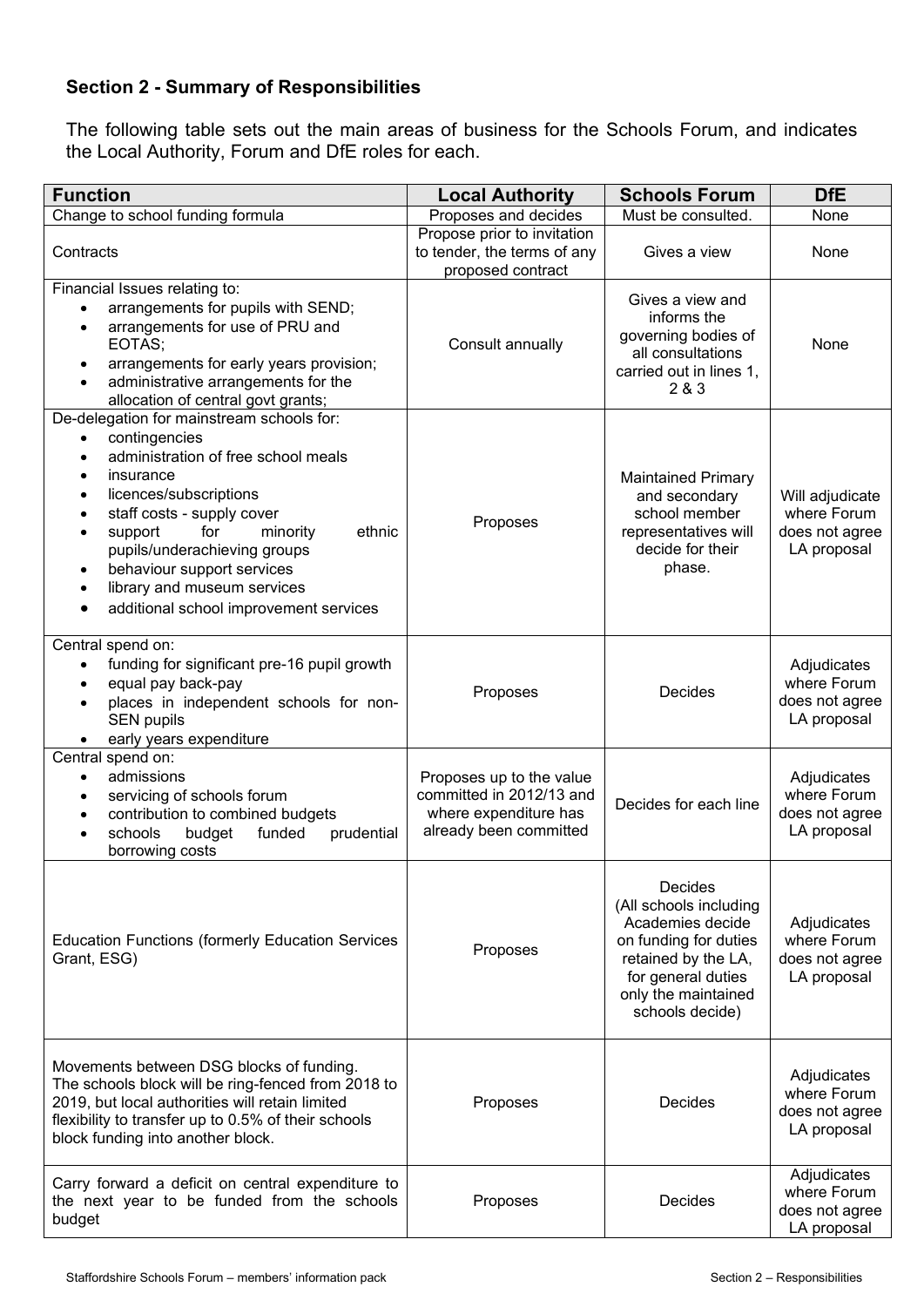| <b>Function</b>                                                                | <b>Local Authority</b>                                                                                                                                                                                                      | <b>Schools Forum</b>                                                     | <b>DfE</b>                                                  |
|--------------------------------------------------------------------------------|-----------------------------------------------------------------------------------------------------------------------------------------------------------------------------------------------------------------------------|--------------------------------------------------------------------------|-------------------------------------------------------------|
| Scheme of financial management changes                                         | Proposes and consults<br>GB and Head of every<br>School                                                                                                                                                                     | Approves                                                                 | Adjudicates<br>where Forum<br>does not agree<br>LA proposal |
| Membership: length of office of members                                        | Decides                                                                                                                                                                                                                     | None (but good<br>practice would<br>suggest that they<br>gave a view)    | None                                                        |
| Membership:<br>appointment<br>Schools<br>and<br>of<br><b>Academies Members</b> | Appoints those elected by<br>members of the relevant<br>sub groups. Facilitates<br>election where required<br>and appoints member if<br>there is a tie or the<br>election does not take<br>place by a date set by the<br>ΙA | None                                                                     | None                                                        |
| Membership: Non Schools Members                                                | Seeks nominations from<br>the relevant bodies then<br>appoints                                                                                                                                                              | None (but good<br>practice would<br>suggest that they<br>gave a view)    | None                                                        |
| <b>Voting Procedures</b>                                                       | None                                                                                                                                                                                                                        | Determine voting<br>procedures                                           | None                                                        |
| Chair of Forum                                                                 | Facilitates                                                                                                                                                                                                                 | Elects<br>(may not be an<br>elected member of<br>the council or officer) | None                                                        |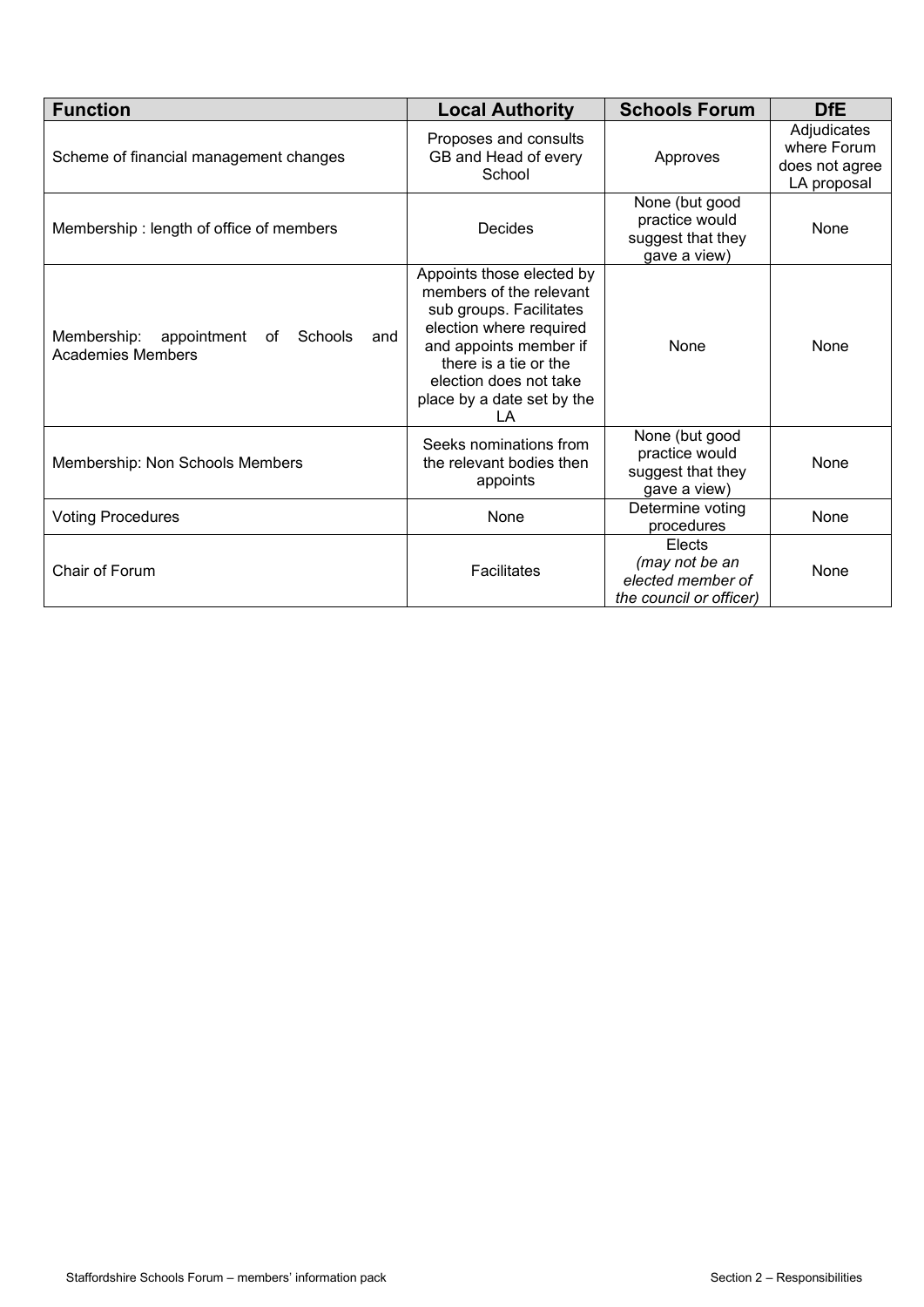## **Section 3 – Membership (March 2021)**

| <b>Representing:</b>        |                                  | <b>Name</b>            | <b>Election</b><br>date |
|-----------------------------|----------------------------------|------------------------|-------------------------|
| Nursery                     | All maintained nursery schools   | Sara Bailey            | May 2021                |
| Primary                     | <b>All Maintained Primary</b>    | Les McDowall           | May 2023                |
| Primary                     | All maintained primary           | Kelly Mitchell         | May 2025                |
| Primary                     | All maintained primary           | Jenni Westley          | May 2023                |
| Primary                     | All maintained primary           | <b>Vicki Lewis</b>     | May 2023                |
| <b>Primary Heads Forum</b>  |                                  | <b>Claire Evans</b>    | n/a                     |
| Secondary<br>(maintained)   | All secondary maintained schools | <b>Alun Harding</b>    | May 2021<br>(Note 2)    |
| Secondary Heads Forum       |                                  | Jane Rutherford        | n/a                     |
| Special schools             | All maintained special schools   | <b>Kim Price</b>       | May 2021                |
| Special schools             | All academy special schools      | <b>Alison Parr</b>     | May 2023                |
| <b>Pupil Referral Units</b> | Maintained pupil referral units  | <b>Kirsty Rogers</b>   | May 2021                |
| <b>Pupil Referral Units</b> | Academy pupil referral units     | <b>Richard Redgate</b> | May 2023                |
| Middle (Note 1)             | All middle schools               | Chris Wright           | n/a                     |
| Secondary Academy           | All secondary academies          | Wendy Whelan           | May 2021                |
| Secondary Academy           | All secondary academies          | Nicky Crookshank       | May 2021                |
| Secondary Academy           | All secondary academies          | Julie Rudge            | May 2023                |
| Secondary Academy           | All secondary academies          | Philip Tapp            | May 2023                |
| Secondary Academy           | All secondary academies          | <b>Andrew Shaw</b>     | May 2025                |
| Primary Academy             | All primary academies            | Liz Threlkeld          | May 2021                |
| Primary Academy             | All primary academies            | Anne Tapp              | May 2023                |
| Primary Academy             | All primary academies            | <b>Richard Lane</b>    | May 2021                |
| Primary Academy             | All primary academies            | <b>Keith Hollins</b>   | May 2023                |
| Primary Academy             | All primary academies            | Abigail Rourke         | May 2023                |
| Primary Academy             | All primary academies            | Kevin Allbutt          | May 2021<br>(Note 2)    |

**Note 1:** The Middle Schools representative is nominated by the Middle Schools Forum, and although the current representative is from an academy, their Forum agreed his nomination as a representative of all middle schools. **Note 2:** Until their current term of office expires in 2021, in accordance with the Constitution.

## **Non-Schools Members (9 members)**

| <b>Representing:</b>                      | <b>Name</b>           | <b>Election</b><br>date |
|-------------------------------------------|-----------------------|-------------------------|
| Lichfield Diocesan Board of Education     | <b>Claire Shaw</b>    | May 2024                |
| Birmingham Diocesan Schools Commission    | Vacancv               |                         |
| Prosperous Staffordshire Select Committee | Vacancy               | n/a                     |
| PVI (Early Years)                         | <b>Philip Siddell</b> | May 2021                |
| PVI (Early Years)                         | Vacancv               |                         |
| 16-19 Education                           | Karen Dobson          | May 2021                |
| 16-19 Education                           | Vacancv               |                         |
| <b>Schools' Consultative Groups</b>       | <b>Steve Barr</b>     | May 2021                |
| <b>Schools' Consultative Groups</b>       | <b>Judy Wyman</b>     | May 2023                |

### **Official positions:**

| Role:                   | <b>Name</b>            |                                          |
|-------------------------|------------------------|------------------------------------------|
| Chair of the Forum      | <b>Richard Redgate</b> | Academy Pupil Referral Units             |
| Vice-Chair of the Forum | Steve Barr             | Schools' Consultative Groups             |
| Clerk to the Forum      | Julie Roberts          | LA officer, Member & Democratic Services |